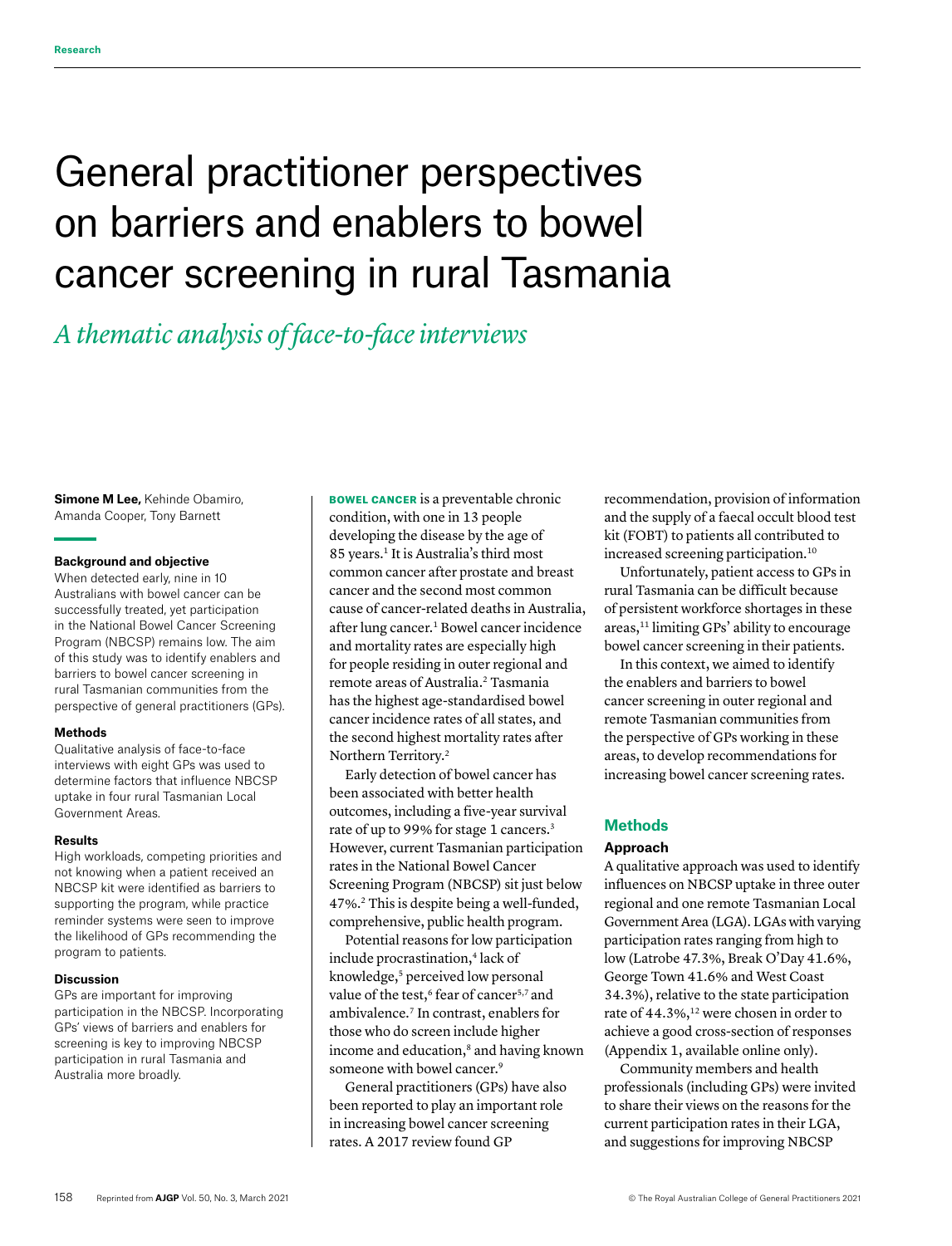uptake. Fifty community members and 28 health professionals were interviewed. Given the GP voice is not well represented in the bowel cancer screening research literature, this study reports on the GP interview data only.

#### **Setting and sampling strategy**

Nine general practices were based within the four targeted LGAs. A convenience sample of one practice per LGA was sought. All GPs working in each of the four practices were invited via email to participate in the study through their respective practice managers. Eight GPs agreed to participate (29% response rate); four were male and four were female. Informed consent was obtained from all participants.

#### **Data collection techniques**

Face-to-face interviews were conducted in each practice. The interviews obtained participants' views about NBCSP participation rates within their community, as well as ideas for improving participation rates overall. A predetermined schedule of open-ended questions was used to guide the interviews and further information was elucidated depending on the GPs' responses. Interviews were audio recorded and transcribed verbatim using a professional transcribing service. Transcripts were anonymised and each participant was given a code number. All transcripts were reviewed for accuracy.

# **Reflexivity**

One of the study's authors has a background in bowel cancer screening research, while another has a background in community pharmacy. While these backgrounds were useful in understanding participant responses throughout the interviews and helped to detect items of significance during data analysis, both researchers made conscious efforts not to accept common assumptions at face value by clarifying all responses with the GPs. Neither of the interviewing authors were known to the participants of this study.

#### **Analysis**

To meet trustworthiness criteria for qualitative research,<sup>13</sup> data were analysed using a six-phase thematic analysis

approach developed by Nowell et al.14 Three researchers worked independently and as a team to familiarise themselves with the data, generate initial codes, search for themes, review themes, define and name themes, and produce the results. Analysis was conducted using NVivo 12 (QSR International). The derived themes were then categorised as either barriers or enablers for participation in the NBCSP, and further aligned to Fleuren's theoretical framework for determinants of innovation within healthcare organisations (Table 1).<sup>15</sup> The four key determinants comprised characteristics of the end user (eg patient knowledge, attitudes, beliefs); organisation (eg general practice/GP workload, staffing issues); health innovation (eg complexity or relative advantage of the NBCSP/kit); and sociopolitical context (eg broader health system, community characteristics).

# **Ethics**

Ethical approval was granted by the Tasmanian Health and Medical Human Research Ethics Committee reference number H0016209. All participants provided informed consent before the interviews, which were transcribed by a professional transcribing service. Only two of the authors had access to the raw data.

# **Results**

The interviews revealed a range of enablers and barriers to the uptake of bowel cancer screening in Tasmania. These were classified according to Fleuren's framework (Table 1).

# **Patient-related barriers and enablers**

Several barriers and enablers to bowel cancer screening were patient related. These included health literacy levels, health beliefs and patient–GP relationships. Health literacy levels were identified as both an enabler and barrier to bowel cancer screening. The GPs reported that patients who have reasonable health literacy levels understand the importance of screening and would likely participate. Conversely, many patients with low health literacy were viewed as less likely to understand the importance of screening and in turn would be less likely to use the NBCSP kit.

*So here, fairly classically, a lot of people are low socioeconomic, low health literacy, and so they just don't have the understanding of how important it is to be screening and how well the pick-up rate is for bowel cancer and polyps, and the importance of that.*

The study also identified a range of individuals' health beliefs, perceptions and attitudes that posed a barrier to bowel cancer screening uptake (Table 1). They included perceiving the kit as too difficult to use, apathy towards screening, distrust of the NBCSP kit and not wanting to deal with faeces. Fear was also seen as a common barrier in terms of receiving a diagnosis of bowel cancer, having a colonoscopy procedure or visiting a doctor.

*And I think, you know, some of the rural communities where people are … there are some that are very phobic of doctors and they'll only go to the doctor if they're dying; particularly men.*

The quality of patient–GP relationships came up strongly as a positive determinant of bowel cancer screening. The participants reported that patients were more likely to take part in bowel cancer screening if they had a good relationship with their GP and received the screening kit from them. Participants said that if this measure was put in place, they would have the opportunity to explain the procedure and the need for screening to their patients.

*I think it's quite different when it comes from us because they have that trust and understanding from us that they don't get from the pack, whereas I think if there was some way of when you're sending out the pack to people, we also got something to then be encouraging them to do it, it would be completely different.*

# **GP/practice-related barriers and enablers**

Several GP/practice-related barriers and enablers of bowel cancer screening were identified.

High workloads and time pressures meant that bowel cancer screening was often not seen as a high priority by GPs during a consultation. The large range of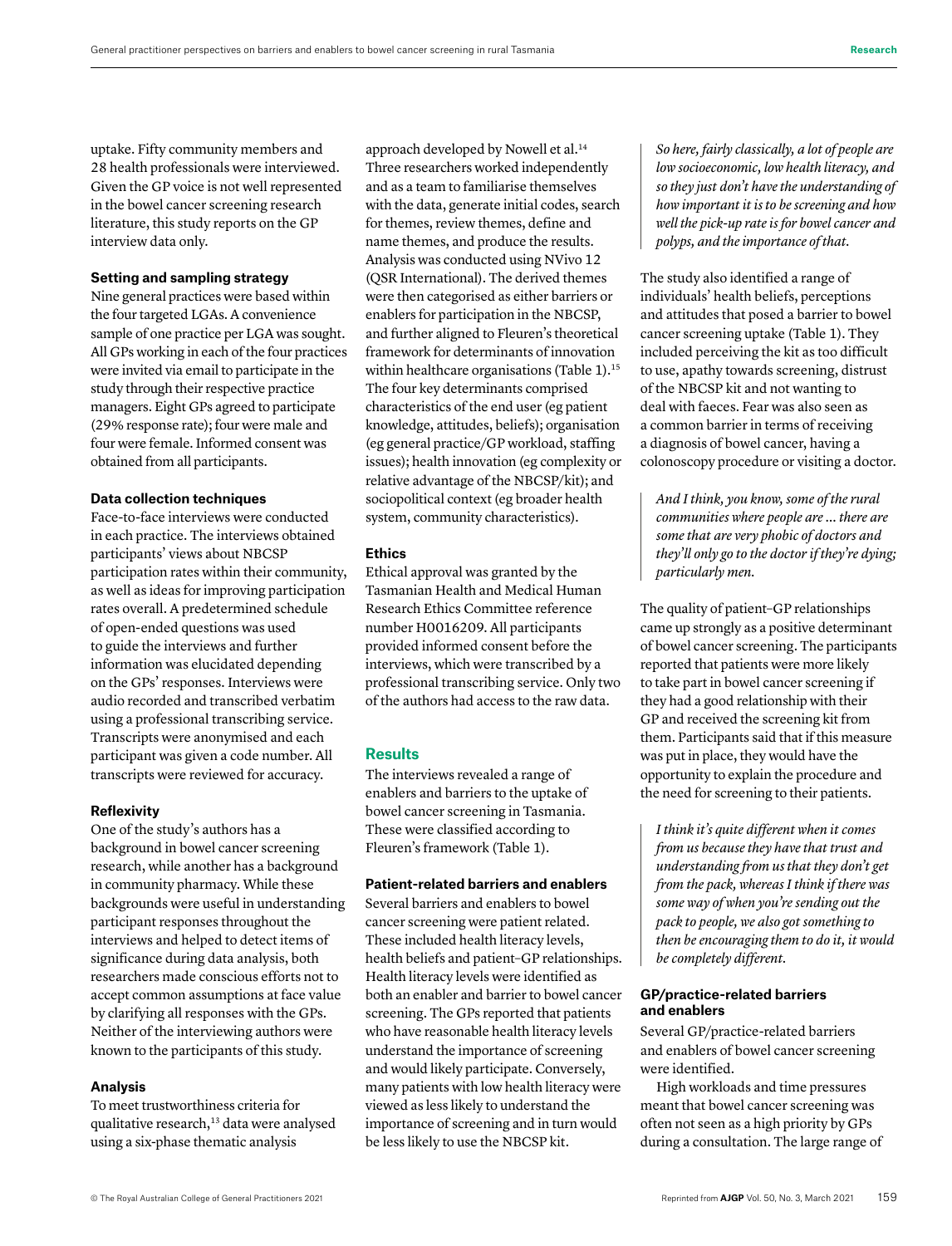| <b>Barriers</b> | <b>Patient</b>                                                                                                                                                                                                                                                                                                                                                                                                                                                                                                                                                                                             | <b>GP/practice</b>                                                                                                                                                                                                                                                                                                                                                                          | <b>Innovation (NBCSP)</b>                                                                                                                                                                                                                                                                                                                                                                                                                                         | <b>Sociopolitical context</b>                                                                                                                                                                                                                                                                                                                                                                                                                                                                                                                                            |
|-----------------|------------------------------------------------------------------------------------------------------------------------------------------------------------------------------------------------------------------------------------------------------------------------------------------------------------------------------------------------------------------------------------------------------------------------------------------------------------------------------------------------------------------------------------------------------------------------------------------------------------|---------------------------------------------------------------------------------------------------------------------------------------------------------------------------------------------------------------------------------------------------------------------------------------------------------------------------------------------------------------------------------------------|-------------------------------------------------------------------------------------------------------------------------------------------------------------------------------------------------------------------------------------------------------------------------------------------------------------------------------------------------------------------------------------------------------------------------------------------------------------------|--------------------------------------------------------------------------------------------------------------------------------------------------------------------------------------------------------------------------------------------------------------------------------------------------------------------------------------------------------------------------------------------------------------------------------------------------------------------------------------------------------------------------------------------------------------------------|
|                 | Low literacy/health literacy<br>• Patient thinks they are<br>healthy and does not<br>need checks<br>• Patient does not initiate<br>bowel screening<br>conversation with GP<br>• Patient is seen to have poor<br>literacy/health literacy<br>Negative health beliefs,<br>perceptions and attitudes<br>• Apathy<br>Denial<br>Fear of bowel cancer<br>Fear of colonoscopy<br>Fear of seeing doctor<br>Anxiety waiting on results<br>• Patient does not see the<br>importance<br>• Patient perceives kit as<br>difficult<br>Distrust of NBCSP kit<br>$\bullet$<br>Patient does not like dealing<br>with faeces | Provision of different kits<br>to patients<br>• GP provides different kit<br>to patient<br>• GP prefers other kits<br>• GP uses own kit to ensure<br>they receive the test result<br>General practice workforce<br>challenges<br>• Busy GP<br>• Limited choice of GP in rural<br>community<br>• Continuity of patient care is<br>difficult to achieve because<br>of high turnover of locums | Low/negative NBCSP profile<br>• Limited advertising for<br><b>NBCSP</b><br>• Low and declining profile of<br>NBCSP in community<br>• GP loss of confidence in kit<br>• GP is unfamiliar with the<br><b>NBCSP</b> kit<br>Limitations of NBCSP and kit<br>• GPs are not informed by<br>government about the<br>program<br>• GPs are not integral to<br>NBCSP roll-out<br>· Issues with distribution<br>• Problems with the kit itself<br>(eg paper falls in toilet) | Low community levels of health<br>awareness<br>• Bowel cancer screening<br>is less ingrained (when<br>compared with other cancers)<br>• Low community awareness of<br>bowel cancer prevalence<br>• Low public discussion<br>of bowel cancer (when<br>compared with breast cancer)<br>Public misconceptions around<br>bowel cancer<br>Social determinants of<br>poor health<br>• Socioeconomically<br>disadvantaged<br>• Low education levels<br>• Men less likely to do the test<br>• Itinerant population<br>Long colonoscopy wait times<br>in the public health system |
| <b>Enablers</b> | High health literacy/health<br>awareness<br>• Patient understands the<br>importance of screening<br>• Patient is seen to have good<br>health literacy<br>Strong/trusting patient-GP<br>relationship<br>• Same-gender GP is<br>important when talking<br>about bowels<br>Patient trusts the GP<br>• Compliance is seen as high<br>when GP gives patient<br>FOBT kit                                                                                                                                                                                                                                         | Proactive GP<br>• GP shows and explains<br>FOBT kit to patient<br>• GP promotes screening as<br>a positive health message<br>for patients<br>• GP has a preventive<br>health focus<br>• In-house bowel cancer<br>screening reminder system<br>- prompt on electronic<br>patient files<br>GP includes bowel as part<br>of screening reminders for<br>patients                                | High/positive NBCSP profile<br>• GPs are aware of NBCSP<br>• GP thinks kit is easy to use<br>• NBCSP results act as a<br>reminder to GPs<br>• Receiving NBCSP results<br>boosts GP confidence in<br>the program<br>Timely colonoscopy<br>• GP recommends NBCSP<br>over other kits because<br>of fast-tracking for<br>colonoscopy<br>• Performance targets and<br>payments for hospitals that<br>scope NBCSP patients                                              | Community connectedness<br>• Connected community<br>• Consumers talk about bowel<br>cancer<br>• High rate of cancer in<br>community<br>• Small community/increased<br>awareness within families<br>Social determinants of good<br>health<br>• Higher socioeconomic status<br>• Highly educated people<br>• Older population/retirees<br>• Women are used to being<br>screened for cancer<br>• Culture of farmers                                                                                                                                                         |

# **Table 1. GP-identified barriers and enablers for NBCSP participation in rural Tasmania**

*FOBT, faecal occult blood test kit; GP, general practitioner; NBCSP, National Bowel Cancer Screening Program*

possible health screening activities meant GPs often had no extra time to discuss bowel cancer screening, or they sometimes forgot to ask patients about it.

*But, then maybe, you know we do forget. You've got a million things you're supposed to think about doing, check the blood* 

*pressure, ask them about their pap smears, check if they've had a mammogram, see if they're, you know, whatever … you know, you could be spending a whole consultation on so many different things.*

However, the interviews also suggested that proactive GPs may influence uptake of bowel cancer screening. Several reported actively promoting bowel cancer screening, including showing and explaining screening kits to their patient.

*GPs have to mention it every time as part of their screening process. And I often say to people, you know, the best thing about*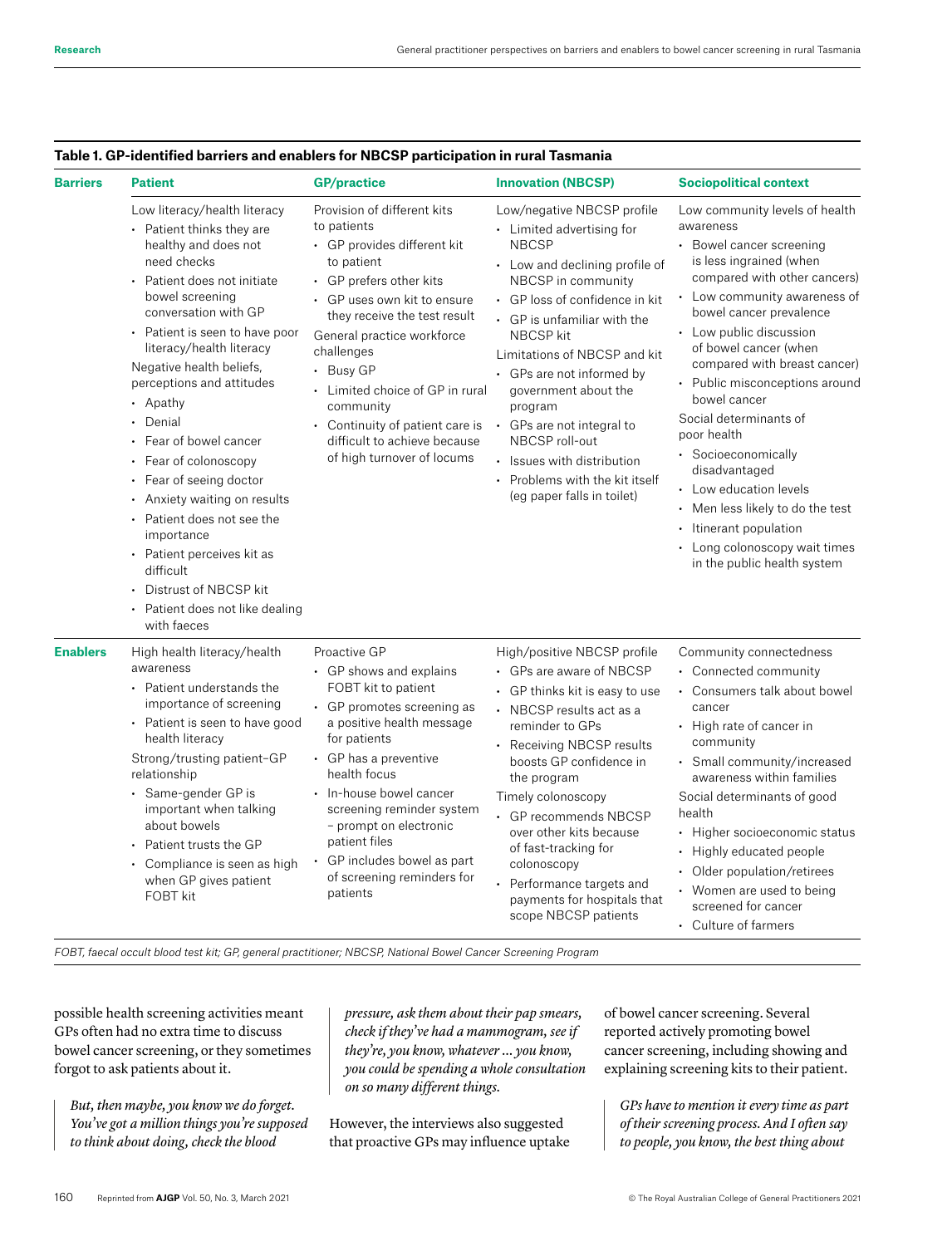*bowel cancer is it's one that we've got really good chances of catching and stopping and that's … so, that's kind of a positive thing instead of something to be scared about.*

## **Program-related barriers and enablers**

Several determinants identified in the study were directly related to the NBCSP. Declining public campaigns as well as a loss of confidence in the kit due to past false results were viewed as barriers to the uptake of bowel cancer screening.

Limitations of the program itself were reported, including not knowing when patients received a kit. Participants described how they were not part of the NBCSP and had not been well informed of the program by the government. As such, GPs felt they were limited in their ability to contribute to the success of the program.

*No, you don't know it's coming … I'm happy to be a bit more motivated and tell people, and I know the government's trying to do its thing, but it sort of cuts us out to a point really.*

A positive aspect of the NBCSP program is that GPs sometimes prefer NBCSP kits over other kits because of fast-tracking for colonoscopy. Some GPs stated that patients who tested positive after using the NBCSP kit had a greater chance of having a colonoscopy conducted within 2–3 months when compared with those using other kits. Consequently, GPs were happy to encourage the use of the NBCSP kit.

*And so they actually get it done quicker. So generally, if we're sort of bordering on for someone and we go 'if you've got one at home, do the one that you've got at home' because it potentially can bump them up the list to get it done quicker.*

# **Sociopolitical context**

Low levels of health awareness and several social determinants of health were reported to influence the uptake of bowel cancer screening. Low education levels, itinerant populations, low community awareness of the prevalence of bowel cancer and low public discussion of bowel cancer were identified as reasons for low screening rates. Conversely, a

high socioeconomic status, high level of education and high level of awareness were reported to be enablers for bowel cancer screening. The interviews also suggested that the awareness level of bowel cancer is high within a well-connected community and this also served as an enabler for bowel cancer screening:

*It's very much a community and everybody knows or is related to everybody else. I was sitting in the café just a short while ago with a friend who lives in the community and he knew everybody. Literally most everybody that walked past today, everyone says hello and they were from his work or wife's work … So, they really do know everybody. And so, it only takes one or two people to have had a positive test that have survived bowel cancer when it will be well talked about ... And the family groups here, often they get together at some celebration and it's 20, 30 people without a problem and that's just family. And* 

*so, this information gets around. I think in that way, you were asking about the community's knowledge; it may not be knowledge but it's certainly – if there are cases (of bowel cancer) – then they're known by the immediate family. And so that would make those people use the kit.*

#### **Suggestions for improving bowel cancer screening uptake**

Many suggestions were provided by the informants on the best and most practical approaches to increase screening uptake. This included embedding the NBCSP into general practice care, promoting NBCSP profile through other health professionals, improving access to follow-up colonoscopy and increasing television advertising (Figure 1).

## **Discussion**

The NBCSP has been operating in Australia for more than 13 years, yet



Figure 1. Identified opportunities for improving participation in the National Bowel Cancer Screening Program in rural Tasmanian communities: Thematic analysis of general practitioner interviews

receive the kit in any given year

*GP, general practitioner; NBCSP, National Bowel Cancer Screening Program*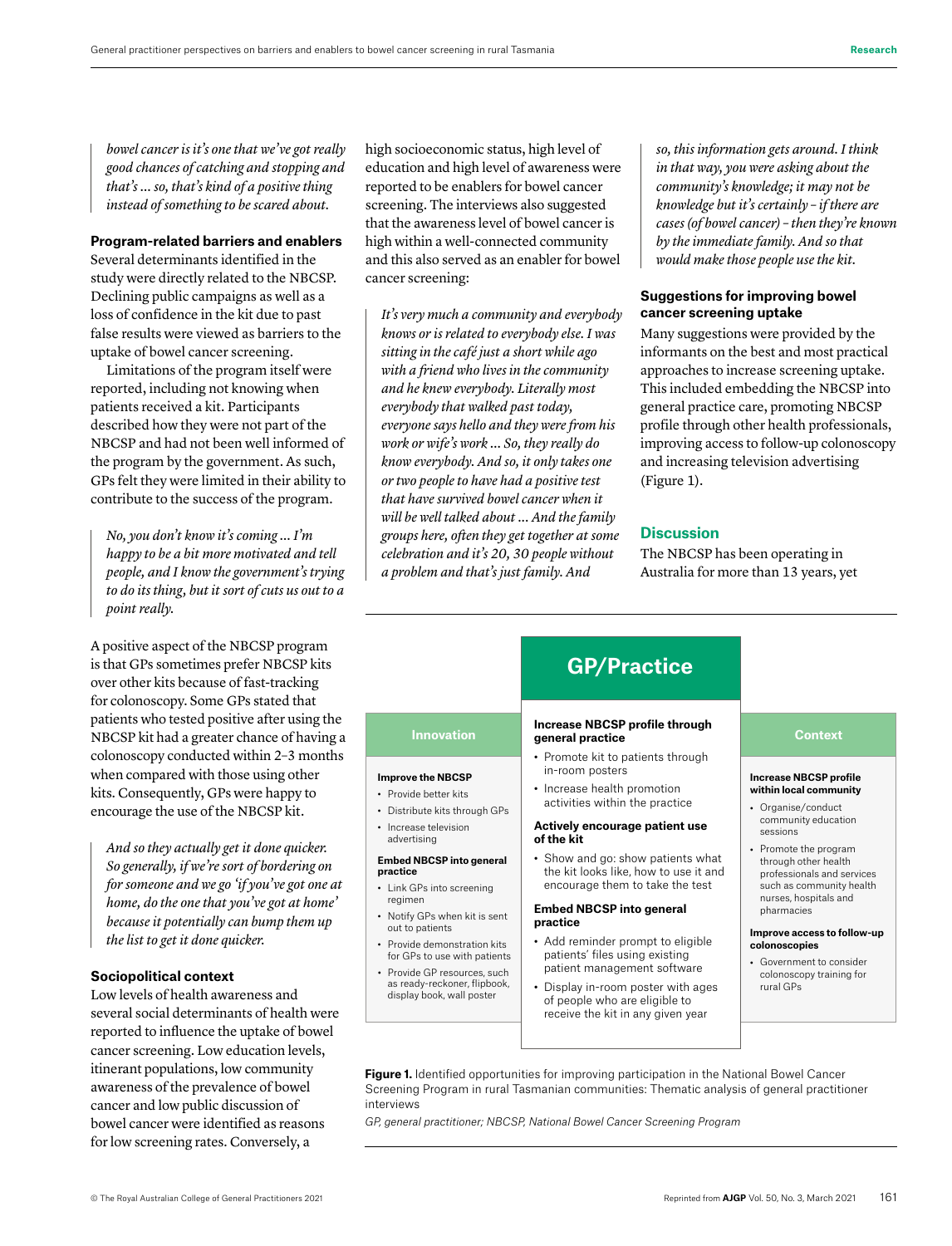participation rates in the program remain low. Here we present the perspective of rural GPs on the barriers and enablers to patient participation in the NBCSP.

Rural GPs perceive the following as key enablers for patient participation in the NBCSP: having a good relationship with patients, proactively encouraging patients to screen for bowel cancer and having a professional preference for NBCSP kits because of fast-tracking of colonoscopies. Perceived barriers for patient participation in the NBCSP include high GP workload and GPs feeling they have been precluded from the NBCSP, making it challenging for them to promote bowel cancer screening to their patients.

Research shows that GP endorsement is a key predictor for bowel cancer screening.<sup>16,17</sup> An Australian survey<sup>18</sup> found more than 90% of respondents would be 'likely' or 'very likely' to have an FOBT every two years if recommended by a doctor, while invitees of the NBCSP pilot who did not participate reported a greater likelihood of doing so if recommended by a GP.19 Our study found that a number of GPs were proactive in promoting bowel cancer screening to their patients. Conversely, time pressures and excessive workloads prevented some GPs from discussing bowel cancer screening with their patients. This result is not surprising, given 40% of Australian GPs have reported experiencing excessive workloads, which was found to be more prevalent in rural areas.<sup>20</sup> Koo et al<sup>21</sup> reported lack of time as the main barrier for GPs not recommending bowel cancer screening to their patients. This was especially true for GPs working in rural Australia.22 Given the current workforce shortage for GPs in rural and remote Tasmania,<sup>11</sup> it is clear that strategies to support GPs to promote bowel cancer screening need to take workload issues into account.

The NBCSP has recognised that preclusion of GPs from the design and implementation of the program is also a key barrier to gaining GP endorsement.<sup>23</sup> They reported that GPs 'do not feel part of the program and feel that their expertise with patients and their role in influencing health behaviours has not been considered in the program design'.24 This view was echoed by GPs Frank and Stocks, who stated that 'general practice must be made more central in the NBCSP for it to succeed'.24 GPs in our study expressed similar sentiments. Most notably, the direct mailout of kits to eligible participants meant GPs were unaware when their patients received a screening kit in the mail, making it difficult for them to support the NBCSP in a timely manner.

Despite various barriers, GPs identified several strategies that would likely facilitate patient participation in the NBCSP. They included practical ideas that could be implemented within a practice with minimal effort and resources, such as:

- **•** prominent in-room posters
- **•** showing patients what the kit looks like and how to use it
- **•** encouraging patients to take the test
- **•** using existing patient management software to remind GPs which patients received a kit in any given year.

Additional strategies would rely on the NBCSP, communities, other health professionals and the Australian Government to support GP efforts, including:

- **•** distributing kits through general practice rather than direct mail-out
- **•** providing GPs with demonstration kits
- **•** conducting community education sessions
- **•** promoting the NBCSP through pharmacies and community health nurses
- **•** training more rural GPs to complete colonoscopies.

This last point is especially relevant given the long waiting times for diagnostic assessment seen in regional and remote areas.<sup>25</sup> These waiting times could be reduced if GPs were able to conduct colonoscopies within their local communities.

Although the GPs in this study identified numerous barriers and enablers to bowel cancer screening, it is unknown whether their views were based on personal experience, opinion or evidence. Their suggestions for improving uptake of the NBCSP should therefore be seen as opportunities rather than unequivocal solutions. It is also important to recognise the tension between strategies that

require greater resourcing (eg distribution of kits via general practice) and high GP workloads. By improving the latter, through government policy initiatives and improved funding arrangements, GPs will be in a better position to support the NBCSP and increase participation in bowel cancer screening in rural Tasmania.

## **Limitations**

The main limitation of this study is that it was conducted in only four LGAs in Tasmania with a relatively small non-random sample of doctors. The findings may resonate with others, though cannot be generalised to other rural GPs and communities across Australia.

This article also focused solely on GP perspectives and did not report on the views of community members and other health professionals. While this is a limitation, we felt it was important to feature the GPs' views and aimed to ensure their voices were well represented on the issue of bowel cancer screening in rural communities.

# **Conclusion**

GPs are important for improving participation in the NBCSP. Incorporating GPs' views on barriers and enablers for screening is key to improving NBCSP participation in rural Tasmania and Australia more broadly.

#### **Authors**

Simone M Lee PhD, MND, BSc, Lecturer Rural Health, Centre for Rural Health, The University of Tasmania, Tas

Kehinde Obamiro PhD, MSc (Clin Pharm), BPharm, Lecturer Rural Health, Centre for Rural Health, University of Tasmania, Tas

Amanda Cooper BPharm, Rural Pharmacy Liaison Officer, Centre for Rural Health, The University of Tasmania, Tas

Tony Barnett PhD, RN, BAppSc, MEd, FRSA, FCNA, Director, Centre for Rural Health, The University of Tasmania, Tas

Competing interests: None.

Funding: None.

Provenance and peer review: Not commissioned, externally peer reviewed.

Correspondence to:

simone.lee@utas.edu.au

#### **Acknowledgements**

This study was conducted by the Centre for Rural Health, University of Tasmania.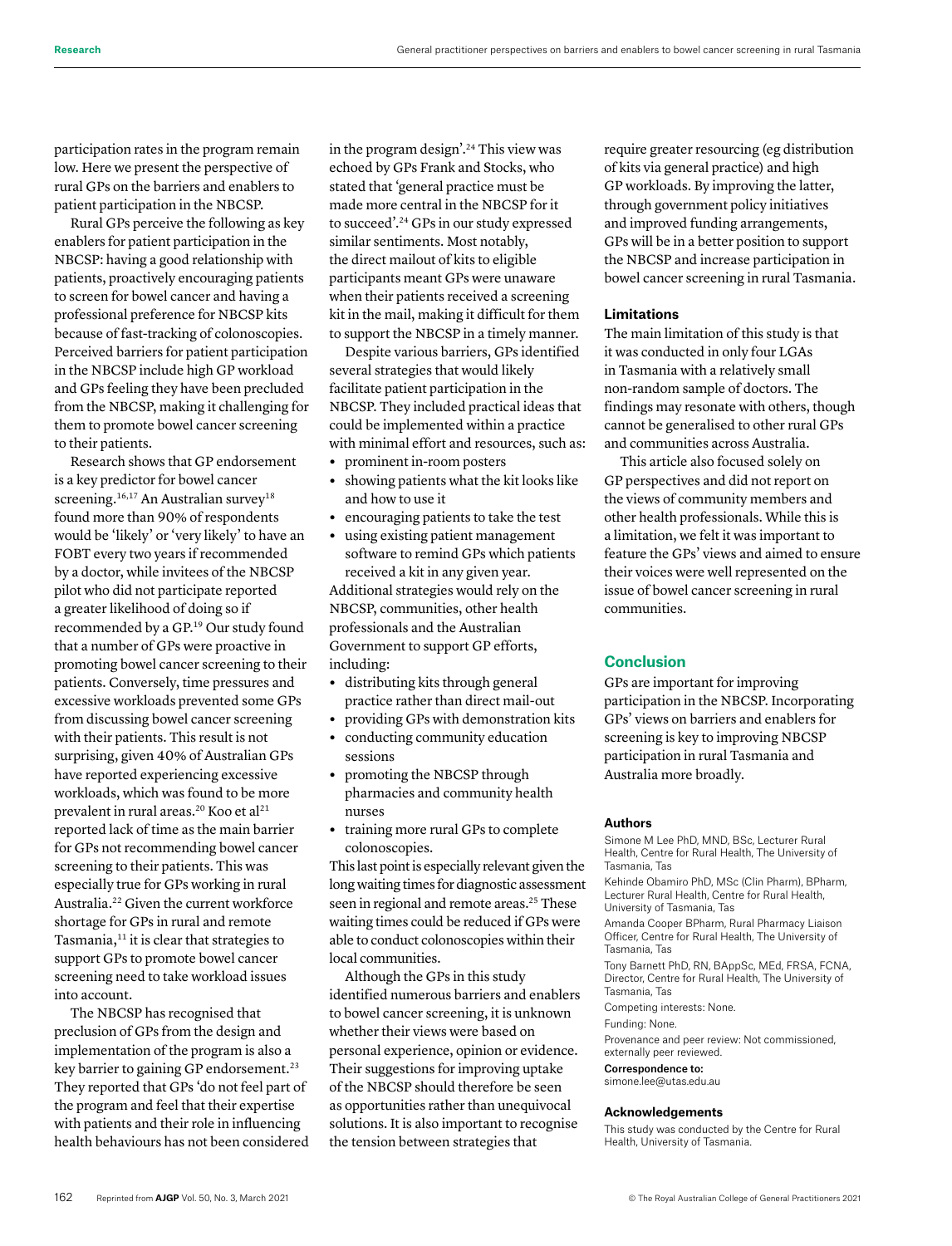#### **References**

- 1. Australian Institute of Health and Welfare. Cancer in Australia 2017. Cancer series no. 101. Cat. no. CAN 100. Canberra, ACT: AIHW, 2017.
- 2. Australian Institute of Health and Welfare. National Bowel Cancer Screening Program: Monitoring report 2019. Cancer series no. 125. Cat. no. CAN 125. Canberra, ACT: AIHW, 2019.
- 3. National Cancer Control Indicators. Relative survival by stage at diagnosis (colorectal cancer). Surry Hills, NSW: Cancer Australia, 2019. https://ncci.canceraustralia.gov.au/ outcomes/relative-survival-rate/relativesurvival-stage-diagnosis-colorectal-cancer [Accessed 22 July 2020].
- 4. Worthley DL, Cole SR, Esterman A, et al. Screening for colorectal cancer by faecal occult blood test: Why people choose to refuse. Intern Med J 2006;36(9):607–10. doi: 10.1111/j.1445- 5994.2006.01155.x.
- 5. Javanparast S, Ward P, Young G, et al. How equitable are colorectal cancer screening programs which include FOBTs? A review of qualitative and quantitative studies. Prev Med 2010;50(4):165–72. doi: 10.1016/j. ypmed.2010.02.003.
- Paddison JS, Yip MJ. Exploratory study examining barriers to participation in colorectal cancer screening. Aust J Rural Health 2010;18(1):11–15. doi: 10.1111/j.1440-1584.2009.01114.x.
- Oster C, Zajac I, Flight I, et al. Ambivalence and its influence on participation in screening for colorectal cancer. Qual Health Res 2013;23(9):1188–201. doi: 10.1177/1049732313501890.
- Vernon SW. Participation in colorectal cancer screening: A review. J Natl Cancer Inst 1997;89(19):1406–22. doi: 10.1093/jnci/89.19.1406.
- Gregory TA, Wilson C, Duncan A, Turnbull D, Cole SR, Young G. Demographic, social cognitive and social ecological predictors of intention and participation in screening for colorectal cancer. BMC Public Health 2011;11:38. doi: 10.1186/1471- 2458-11-38.
- 10. Triantafillidis JK, Vagianos C, Gikas A, Korontzi M, Papalois A. Screening for colorectal cancer: The role of the primary care physician. Eur J Gastroenterol Hepatol 2017;29(1):e1–e7. doi: 10.1097/MEG.0000000000000759.
- 11. DoctorConnect. Health workforce locator. Canberra, ACT: Department of Health, 2020. Available at www.health.gov.au/resources/ apps-and-tools/health-workforce-locator/healthworkforce-locator [Accessed 22 July 2020].
- 12. Public Health Information Development Unit. Social health atlas of Australia: Tasmania local government areas (2016 ASGS). Adelaide, SA: PHDU, 2020. Available at http://phidu.torrens. edu.au/current/maps/sha-aust/lga-area-profile/ tas/atlas.html [Accessed 22 July 2020].
- 13. Lincoln YS, Guba EG. Naturalistic inquiry. Newbury Park, CA: Sage Publications, 1985.
- 14. Nowell LS, Norris JM, White DE, Moules NJ. Thematic analysis: Striving to meet the trustworthiness criteria. Intl J Qual Meth 2017;16(1). doi: 10.1177/1609406917733847.
- 15. Fleuren MA, Paulussen TG, Van Dommelen P, Van Buuren S. Towards a measurement instrument for determinants of innovations. Int J Qual Health Care 2014;26:501–10. doi: 10.1093/ intqhc/mzu060.
- 16. Janz NK, Wren PA, Schottenfeld D, Guire KE. Colorectal cancer screening attitudes and behavior: A population-based study. Prev Med 2003;37(6 Pt 1):627–34. doi: 10.1016/j. ypmed.2003.09.016.
- 17. Cole SR, Young GP, Byrne D, Guy JR, Morcom J. Participation in screening for colorectal cancer based on a faecal occult blood test is improved by endorsement by the primary care practitioner. J Med Screen 2002;9(4):147–52. doi: 10.1136/ jms.9.4.147.
- 18. Bowel Cancer Screening Pilot Monitoring and Evaluation Steering Committee. Bowel cancer knowledge, perceptions and screening behaviours: Knowledge, attitudes and practices pre-and post-intervention surveys (2002 and 2004). Final report. Canberra, ACT: Department of Health and Ageing, 2004.
- 19. Millard FB. Bowel cancer screening in Australia. Aust Fam Physician 2006;35(4):188–91.
- 20. The Royal Australian College of General Practitioners. General Practice: Health of the Nation 2018. East Melbourne, Vic: RACGP, 2018.
- 21. Koo JH, You MY, Liu K, et al. Colorectal cancer screening practise is influenced by ethnicity of medical practitioner and patient. J Gastroenterol and Hepatol 2012;27(2):390–96. doi: 10.1111/j.1440-1746.2011.06872.x.
- 22. Market and Communications Research. Barriers and enablers to participation in cancer screening programs: Formative qualitative research with Queensland general practitioners. Fortitude Valley, Qld: MCR, 2015.
- 23. National Bowel Cancer Screening Program. National Bowel Cancer Screening Program: Primary health care engagement strategy 2016–2020. Canberra, ACT: Department of Health, 2017.
- 24. Frank OR, Stocks NP. A bowel cancer screening plan at last. Med J Aust 2015;202(4):180–81. doi: 10.5694/mja14.01547.
- 25. Australian Institute of Health and Welfare. National Bowel Cancer Screening Program: Monitoring report 2018. Cat. no. CAN 112. Canberra, ACT: AIHW, 2018.
- 26. Australian Bureau of Statistics. 2016 census quickstats. Belconnen, ACT: ABS, 2019. Available at https://quickstats.censusdata.abs.gov.au/ census\_services/getproduct/census/2016/ quickstat/036 [Accessed 22 July 2020].
- 27. Healthdirect Australia. Healthmap. Haymarket, NSW: Healthdirect Australia, 2019. Available at https://studio.healthmap.com.au [Accessed 14 August 2020].
- 28. Australian Bureau of Statistics. Census of population and housing: Socio-economic indexes for areas (SEIFA), Australia, 2016. Belconnen, ACT: ABS, 2018. Available at www.abs.gov.au/ausstats/abs@.nsf/Lookup/ by%20Subject/2033.0.55.001~2016~Main%20 Features~IRSAD%20Interactive%20Map~16 [Accessed 22 July 2020].

correspondence ajgp@racgp.org.au